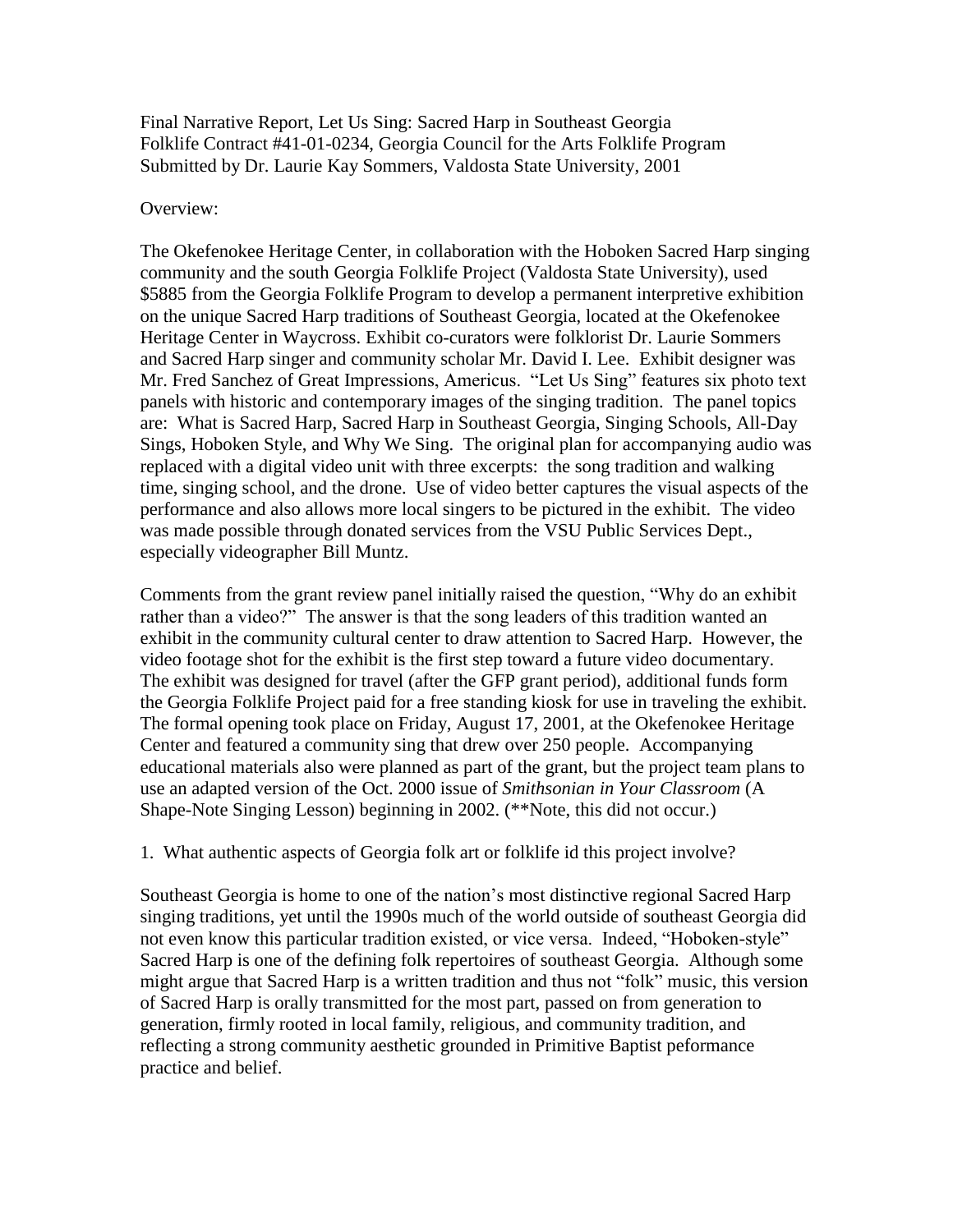2. What did this grant allow you to accomplish that you might not have been able to do otherwise?

This grant provided seed money to fulfill one of David Lee's dreams for his singing community: public recognition in the region's local heritage center. If fact, this is the fist exhibit on any living tradition at the Okefenokee Heritage Center. The grant spurred the Heritage Center staff to upgrade and expand their exhibit space. This exhibit is now being viewed as a model for the revisions of other permanent exhibits at the OHC.

The exhibit provided the opportunity for considerable press in the local media regarding Sacred Harp. Given that the singing community is trying to attract more singers to the tradition, this was most valuable. It also was the impetus for digital videography of an all-day sing, a singing school, and selected short interviews which were edited for use in the exhibit and will be part of a planned future documentary on Sacred Harp.

All of these activities are part of the effort to document the tradition: photos and sound recordings made for the exhibit will be part of a permanent archival record.

3. Explain how this project contributed to the public's understand of folk art/folklife?

By placing an exhibition in a local heritage center, the project brought greater attention to and understanding of the role and importance of Sacred Harp singing in southeast Georgia. The exhibit places the tradition in a historic context, but also stresses its role as a living tradition in the local community.

4. Describe how folk culture specialists were involved in the planning and implementation of the project?

The exhibit was curated by folklorist and ethnomusicologist Dr. Laurie Sommers and community scholar/Sacred Harp singer David I. Lee. This collaboration combined insider and outsider perspectives on the tradition, as well as academic/practitioner perspectives. Photo selection and text writing was all done jointly.

5. How was the project received?

"I was excited about the exhibit and it did not disappoint me. I think it was very well done and the grand opening reception turned out very well…For those of you with an interest in Sacred Harp, I encourage you to go and take a look. The exhibit mentions several Brantley County locations and is attractive and very well done." From "Here's the Deal" by Jason Deal, Brantley County Enterprise, August 22, 2001.

"We are very pleased with the Sacred Harp display you and David worked so hard on at the Waycross Heritage Center. The response to the grand opening was overwhelming. We have had some response from the display and expect to continue to have more responses in the future. Every time we meet someone who has seen the display they